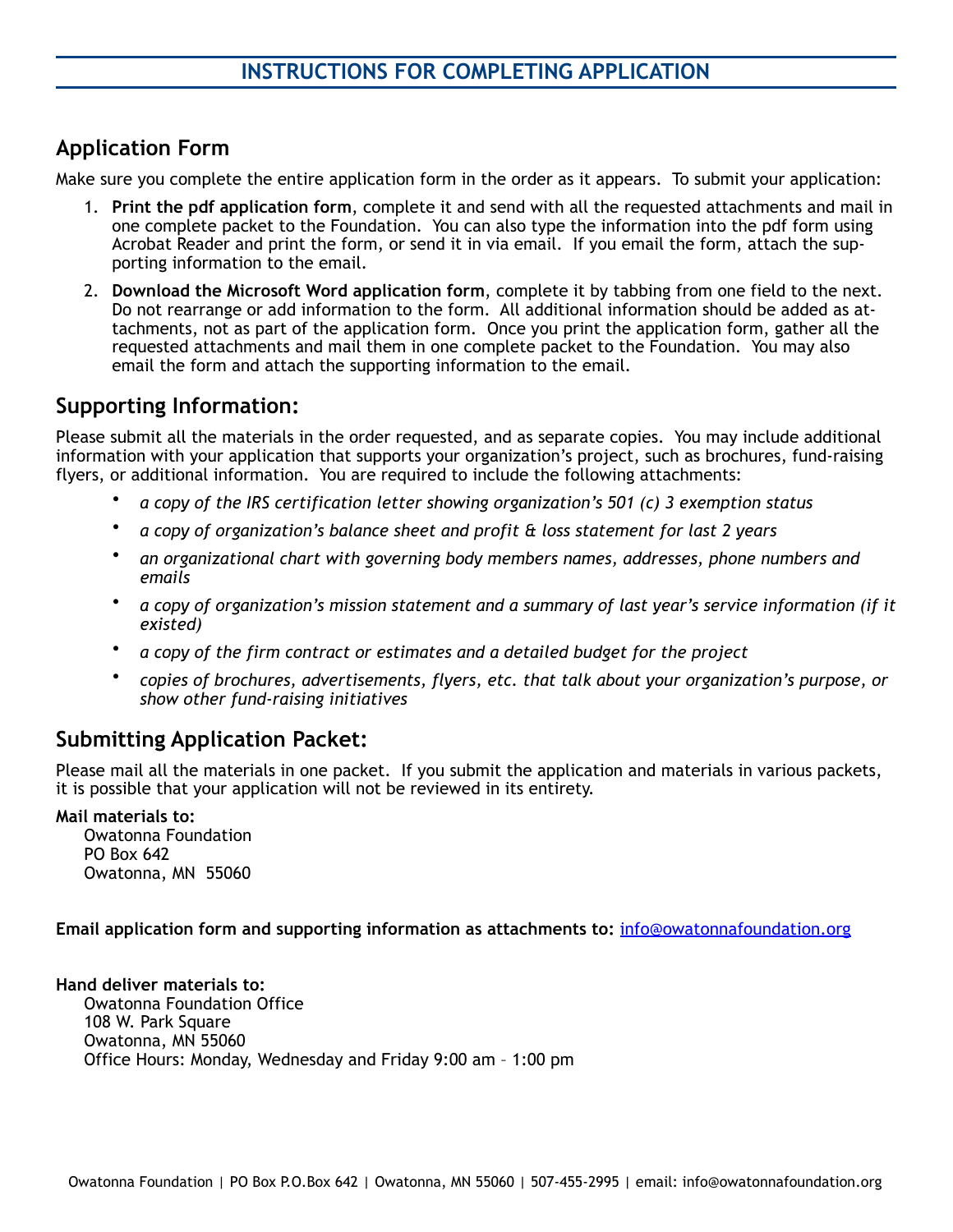

**GRANT APPLICATION**

Supporting community progress

|                                             |                                                                                                                                                                           | Date Submitted:                            |                 |
|---------------------------------------------|---------------------------------------------------------------------------------------------------------------------------------------------------------------------------|--------------------------------------------|-----------------|
| Project Title:<br>Organization:<br>Address: |                                                                                                                                                                           | Amount Requested:                          |                 |
|                                             |                                                                                                                                                                           | <b>Contact Person:</b><br>Contact's Title: |                 |
|                                             |                                                                                                                                                                           |                                            |                 |
| City:                                       |                                                                                                                                                                           | Phone:                                     |                 |
| State:                                      | Zip:                                                                                                                                                                      | E-Mail:                                    |                 |
| Writer (if different than<br>contact):      |                                                                                                                                                                           |                                            | Writer's Phone: |
|                                             | Is the organization a 501(c) $3?^*$ $\Box$ Yes $\Box$ No                                                                                                                  | Federal ID Number:                         |                 |
|                                             | * The Owatonna Foundation only awards grants to organizations with 501 (c) 3 status. Attach a copy of<br>the IRS certification letter showing 501 (c) 3 exemption status. |                                            |                 |
|                                             | Has the organization ever received a grant from The Owatonna Foundation? $\Box$ Yes $\Box$ No                                                                             |                                            |                 |

If yes, what is the approximate total amount of all grants received?

## **ORGANIZATIONAL INFORMATION**

| Date estab-<br>lished:                             | # of full-time<br>employees: | # of regular<br>volunteers:                                                                     | Dates of<br>fiscal year: |
|----------------------------------------------------|------------------------------|-------------------------------------------------------------------------------------------------|--------------------------|
| Current year budget:                               |                              | Endowment or Reserve Funds: \$                                                                  |                          |
|                                                    |                              | Attach a copy of organization's balance sheet and profit & loss statement for the last 2 years. |                          |
| Describe the organization's source of in-<br>come: |                              |                                                                                                 |                          |
|                                                    |                              | Has this request been authorized by the organization's governing body? $\Box$ Yes $\Box$ No     | If yes,<br>when:         |
|                                                    |                              | Attach an organizational chart and governing body member names and phone numbers.               |                          |

What other local organizations are active in the same or similar activity(s)?

What is the relationship of this project to the overall program of the requesting organization?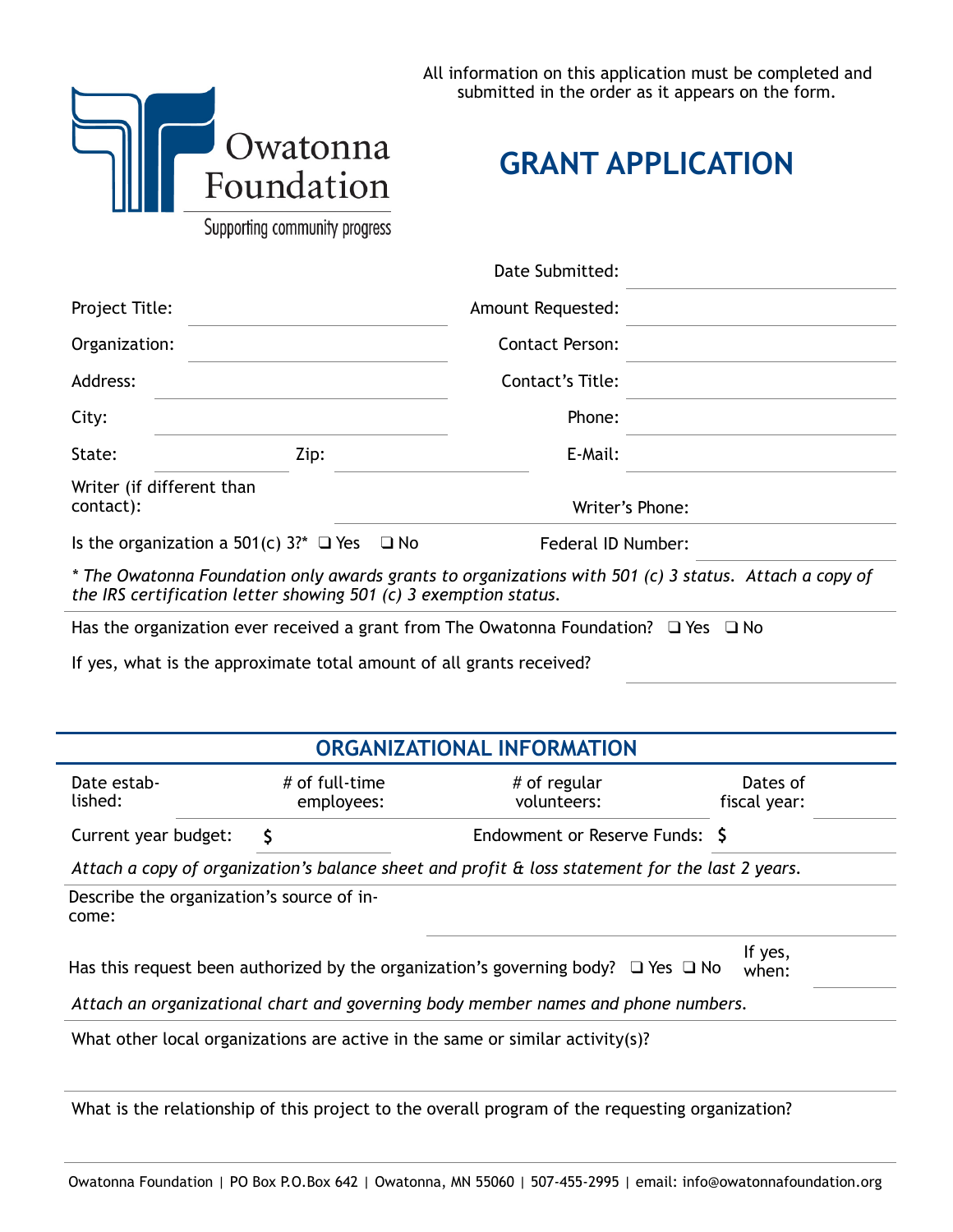Explain organization's mission with a description of population served and principal geographic area of service. *Attach a mission statement and a summary of last year's service information if it existed.*

|                          |                                                                       |                           | <b>PROJECT INFORMATION</b>                                                                                                                                   |
|--------------------------|-----------------------------------------------------------------------|---------------------------|--------------------------------------------------------------------------------------------------------------------------------------------------------------|
| Total project<br>budget: | S                                                                     | Amount Re-<br>quested: \$ | When are the<br>funds needed:                                                                                                                                |
|                          |                                                                       |                           | Are the funds being requested designated to be used for capital expense? $\Box$ Yes $\Box$ No                                                                |
|                          | Please list specific expenses for the total that you are requesting:  |                           |                                                                                                                                                              |
| $\Box$ Yes $\Box$ No     |                                                                       |                           | Have requests for financial support of this project been submitted to other sources for funding?<br>If yes, who are they and what amounts have been pledged: |
|                          | experience with construction contracts and projects.                  |                           | Name the individual(s) in your organization who will be in charge of this project. Please describe their                                                     |
|                          | Describe/Define who will directly benefit from this project?          |                           |                                                                                                                                                              |
| project:                 | # of people to be served by this                                      |                           | Geographical location of<br>project:                                                                                                                         |
|                          |                                                                       |                           | Identify the project goals along with immediate and long-range results:                                                                                      |
|                          | How will the community benefit from this project?                     |                           |                                                                                                                                                              |
|                          |                                                                       |                           | Identify other principle sources of support and/or cooperating organizations:                                                                                |
|                          | planned fund raising efforts and the expected results by each effort: |                           | Please list specific fund raising efforts that have been made and the amounts raised by each AND/OR                                                          |